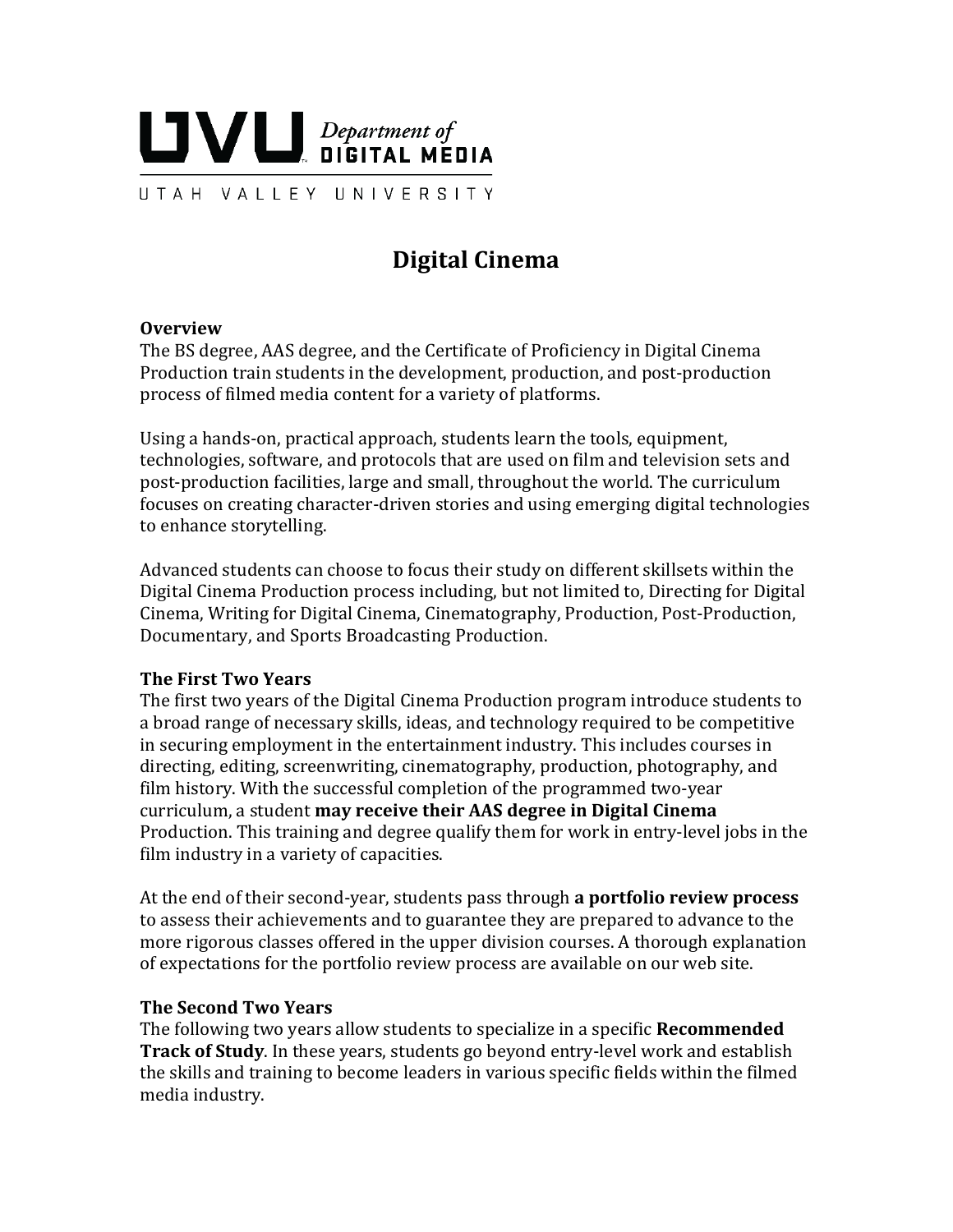There are six core required advanced classes: Cinematography II, Editing II, Storytelling for Digital Media II, Production Management, Producing I, and the Directing Workshop. In addition to these courses, students can focus their attention on one of seven Recommended Tracks: 1) Directing for Digital Cinema; 2) Writing for Digital Media; 3) Post-Production; 4) Cinematography; 5) Production; 6) Documentary; and 7) Sports Broadcasting Production. Acceptance into the individual tracks may be limited and is determined by the quality of your portfolio review.

In the Senior Year, students complete a **Capstone Senior Project** where they exhibit the culmination of their training and experience in a single project in their chosen track. More information about Senior Project expectations is found on our website. Upon successful completion of a Senior Capstone Project, students are eligible for a **Bachelor of Science degree in Digital Cinema Production**.

# **Frequently Asked Questions**

# **What if I don't get accepted to continue with upper-division courses after completing the first and second-year courses? What options are there for me?** After two years you should have completed an Associate's Degree which is a

great degree for entry-level film work. Students who are not selected for the advancement to upper-level courses may resubmit the following year after focusing on areas that need improvement. It is the responsibility of the student to ensure their portfolio is re-submitted for committee evaluation.

It is also a good idea to come up with a "Plan B" with your advisor. Discuss with them other disciplines of interest outside of Cinema, or how Cinema credits can apply to a different degree.

# **If I transfer to UVU and already have my Associate Degree, can I get into the program and finish in two years?**

A transfer student must meet the same criteria as a student that has done all of their academic work at UVU. The first and second-year courses must be completed and the student portfolio must be reviewed. Some Digital Cinema courses will transfer from other institutions and help speed up the process.

It is unlikely that a transfer student could come to UVU with an Associate Degree, be accepted into the Cinema program, and complete the degree in two years. It is more typical for a transfer student to have about three years of academics remaining to complete a Bachelor's Degree.

### **Is there a minor that works well with this major?**

Some options students have minored in are Cinema Studies, Theatre, Entrepreneurship, Marketing, and Creative Writing.